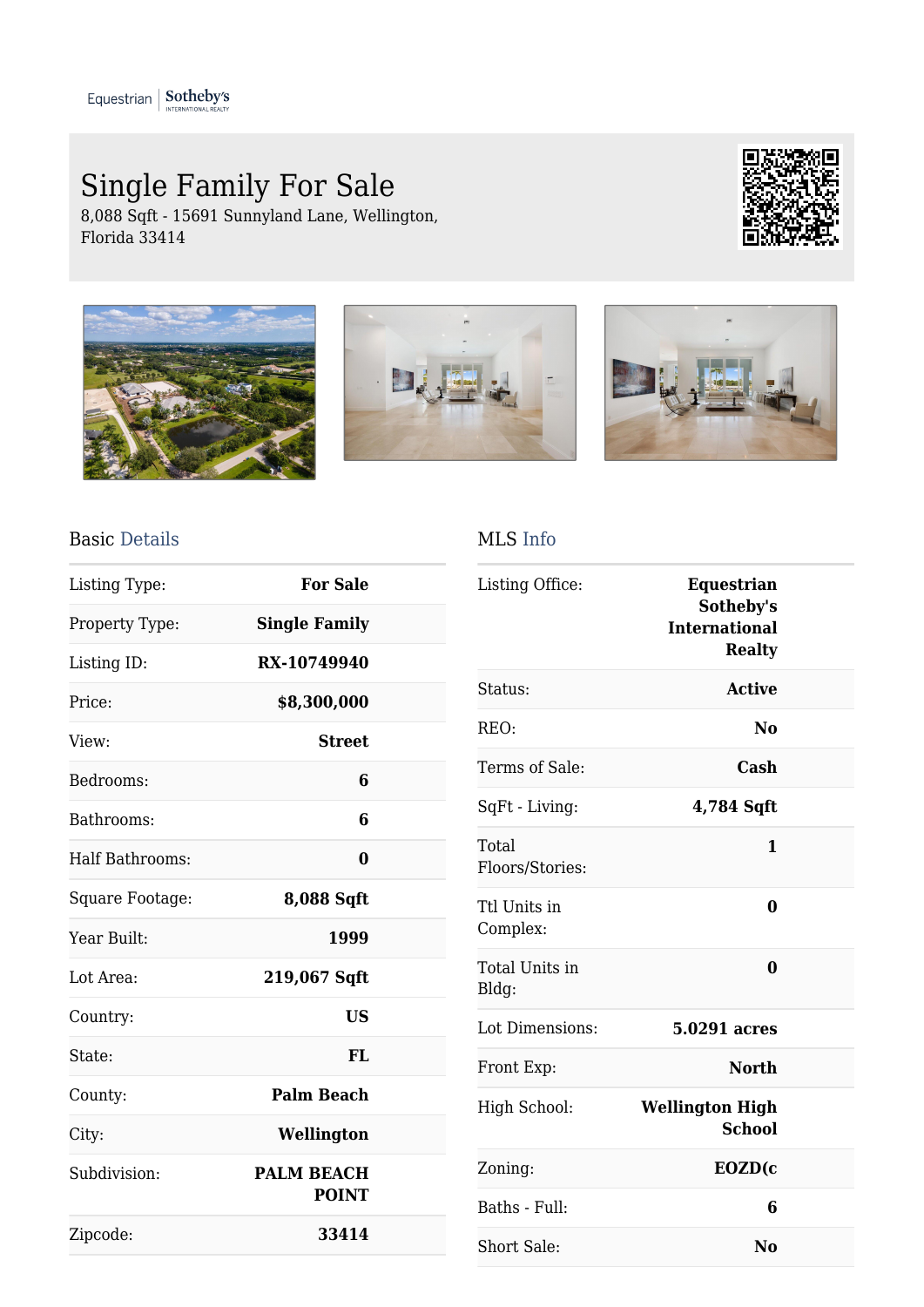| Taxes:                    | \$51,192                                                                                                                                                                                                                                                    |
|---------------------------|-------------------------------------------------------------------------------------------------------------------------------------------------------------------------------------------------------------------------------------------------------------|
| Tax Year:                 | 2021                                                                                                                                                                                                                                                        |
| Directions:               | <b>Aero Club Drive to</b><br>gate at Palm Beach<br>Point                                                                                                                                                                                                    |
| SqFt Source:              | <b>Tax Rolls</b>                                                                                                                                                                                                                                            |
| Waterfront:               | No                                                                                                                                                                                                                                                          |
| Private Pool:             | Yes                                                                                                                                                                                                                                                         |
| Special<br>Assessment:    | No                                                                                                                                                                                                                                                          |
| Pets Allowed:             | Yes                                                                                                                                                                                                                                                         |
| HOA/POA/COA<br>(Monthly): | \$225                                                                                                                                                                                                                                                       |
| <b>Application Fee:</b>   | \$150                                                                                                                                                                                                                                                       |
| List Price/SqFt:          | \$1,735                                                                                                                                                                                                                                                     |
| Construction:             | Cbs, Concrete                                                                                                                                                                                                                                               |
| Cooling:                  | Central                                                                                                                                                                                                                                                     |
| Design:                   | Mediterranean                                                                                                                                                                                                                                               |
| Dining Area:              | Formal, Dining-living,<br>Eat-in kitchen, Breakfast<br>area                                                                                                                                                                                                 |
| Equip/Appl<br>Included:   | Washer, Water heater -<br>elec, Auto garage open,<br>Dishwasher, Dryer,<br>Microwave, Refrigerator,<br>Storm shutters, Range -<br>gas, Central vacuum,<br>Wall oven, Intercom,<br>Water softener-owned,<br>Compactor, Reverse<br>Osmosis Water<br>Treatment |
| <b>Exterior Features:</b> | Covered balcony,<br>Shutters, Zoned<br>sprinkler, Screen porch,<br>Summer kitchen                                                                                                                                                                           |
| Flooring:                 | Tile                                                                                                                                                                                                                                                        |
| Furnished:                | Furniture negotiable                                                                                                                                                                                                                                        |
| Heating:                  | Central                                                                                                                                                                                                                                                     |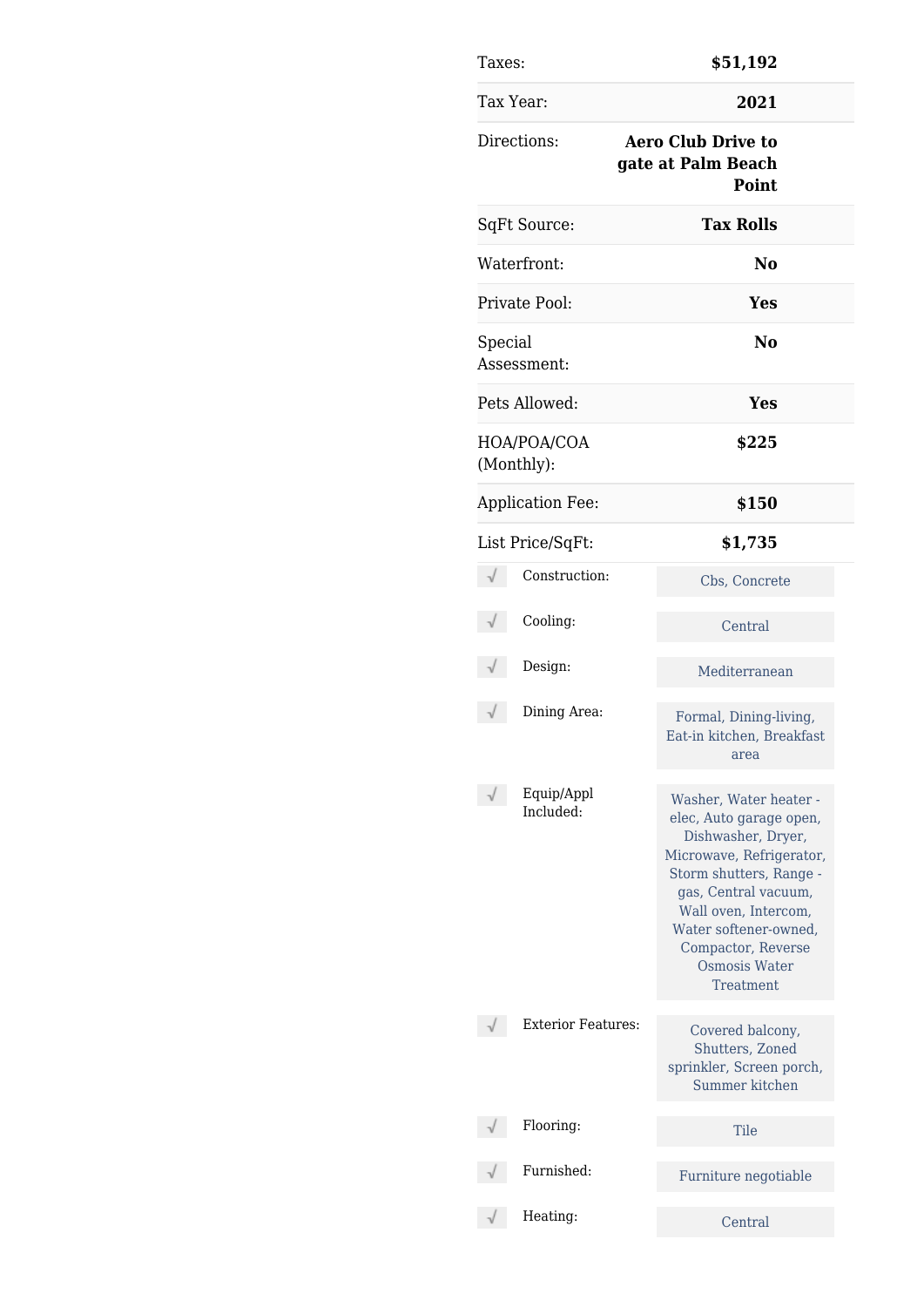| <b>Interior Features:</b> | French door, Split<br>bedroom, Walk-in closet,<br>Volume ceiling, Sky<br>light(s), Wet bar,<br>Decorative fireplace,<br>Fireplace(s) |
|---------------------------|--------------------------------------------------------------------------------------------------------------------------------------|
| Land Size:                | 5 to <10 acres, Paved<br>road                                                                                                        |
| Maintenance Fee<br>Incl:  | Common areas                                                                                                                         |
| Master<br>Bedroom/Bath:   | Mstr bdrm - ground,<br>Separate shower, Dual<br>sinks, Bidet, Whirlpool<br>spa                                                       |
| Parking:                  | Drive - circular, Garage -<br>attached, 2+ spaces,<br>Drive - decorative                                                             |
| Private Pool:             | Inground, Heated,<br>Equipment included, Spa                                                                                         |
| Restrict:                 | Buyer approval, Other                                                                                                                |
| Roof:                     | S-tile                                                                                                                               |
| Security:                 | Gate - manned                                                                                                                        |
| Subdiv. Amenities:        | Horse trails, Horses<br>permitted, Street lights                                                                                     |
| Terms Considered:         | Cash, Conventional                                                                                                                   |
| Utilities:                | Electric, Septic, Well<br>water, Gas natural                                                                                         |
|                           |                                                                                                                                      |
| View:                     | Pond                                                                                                                                 |

## Agent Info

Rodrigo Da Gunha  $\bullet$  +1 561.771.2626  $\blacksquare$  info@equestriansir.com